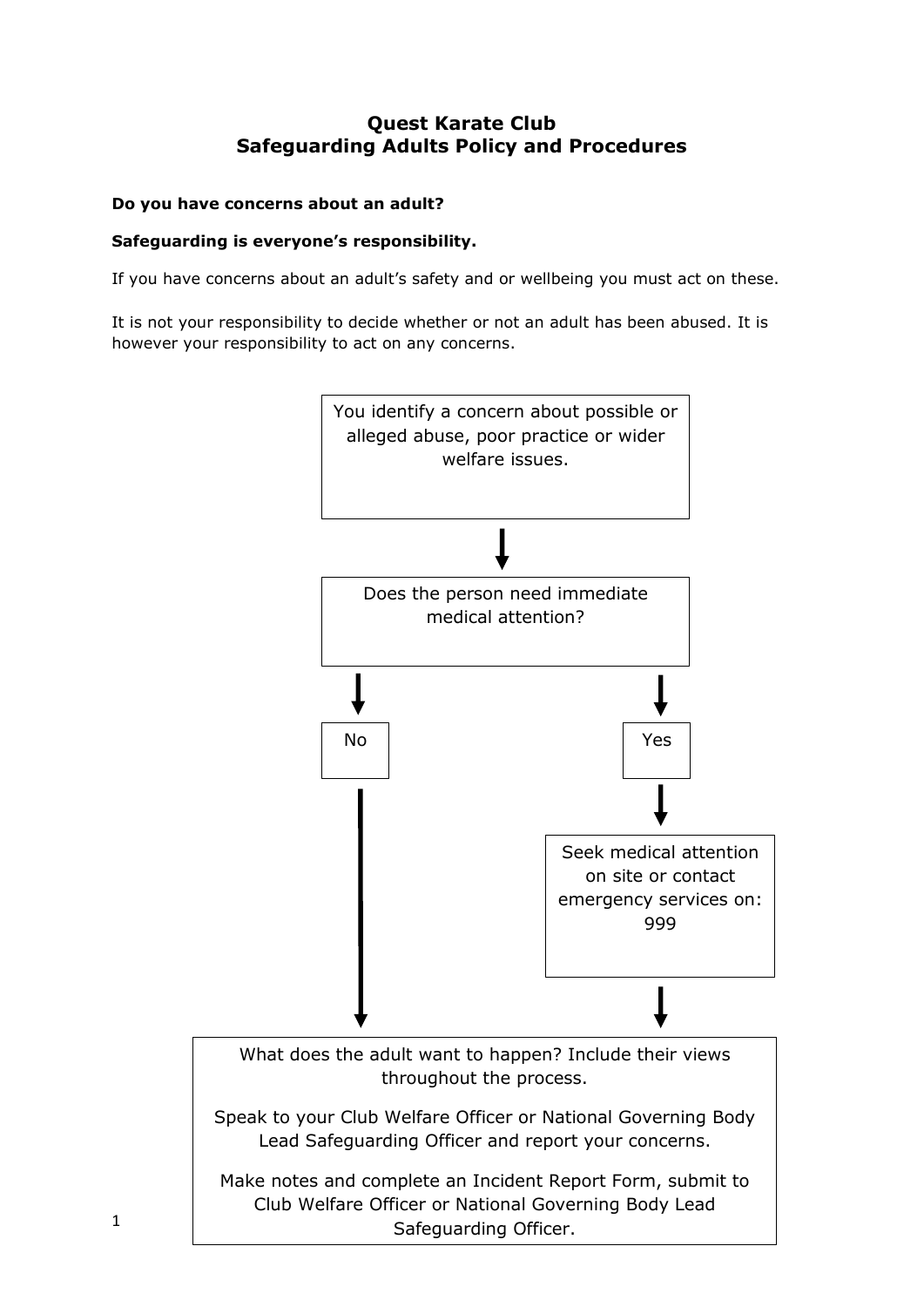# **Quest Karate Club Safeguarding Adults Policy and Procedures**

#### **Introduction**

Quest Karate Club is committed to creating and maintaining a safe and positive environment and accepts our responsibility to safeguard the welfare of all adults involved in Karate in accordance with the Care Act 2014.

Quest Karate Club safeguarding adults' policy and procedures apply to all individuals involved in Quest Karate Club.

Quest Karate Club will encourage and support partner organisations, including clubs, counties, suppliers, and sponsors to adopt and demonstrate their commitment to the principles and practice of equality as set out in this safeguarding adult policy and procedures.

### **Index:**

Introduction **Principles** Guidance and Legislation Definitions Types of abuse and neglect Signs and indicators of abuse What to do if you have a concern How to record a disclosure Safeguarding Adults Flow Chart Roles and responsibilities Good practice, poor practice and abuse Relevant policies Further Information Appendix 1 – Incident Report Form Appendix 2 – Guidance and information • Capacity – Guidance on Making Decisions

- Understanding the MCA
- Making Decisions
- Consent and Information Sharing
- Making Safeguarding Personal
- Consent

Appendix 3 – Legislation and Government Initiatives Appendix 4 – Useful Contacts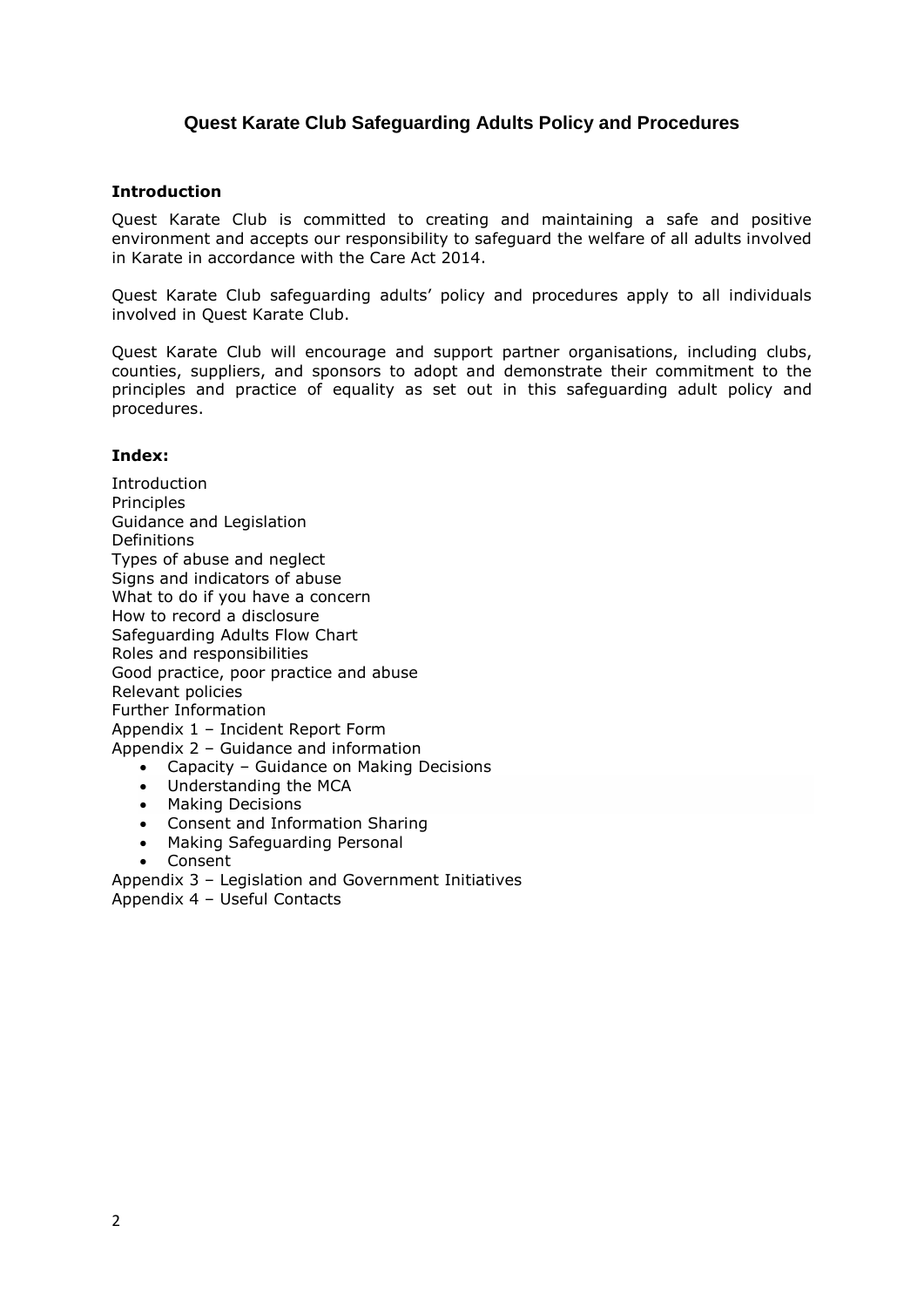# **1. Principles**

The guidance given in the policy and procedures is based on the following principles:

- All adults, regardless of age, ability or disability, gender, race, religion, ethnic origin, sexual orientation, marital or gender status have the right to be protected from abuse and poor practice and to participate in an enjoyable and safe environment.
- Quest Karate Club will seek to ensure that our sport is inclusive and make reasonable adjustments for any ability, disability or impairment, we will also commit to continuous development, monitoring and review.
- The rights, dignity and worth of all adults will always be respected.
- We recognise that ability and disability can change over time, such that some adults may be additionally vulnerable to abuse, in particular those adults with care and support needs
- We all have a shared responsibility to ensure the safety and well-being of all adults and will act appropriately and report concerns whether these concerns arise within Quest Karate Club for example inappropriate behaviour of a coach, or in the wider community.
- All allegations will be taken seriously and responded to quickly in line with Quest Karate Club Safeguarding Adults Policy and Procedures.
- Quest Karate Club recognises the role and responsibilities of the statutory agencies in safeguarding adults and is committed to complying with the procedures of the Local Safeguarding Adults Boards.

# **The six principles of adult safeguarding**

The Care Act 2014 sets out the following principles that should underpin safeguarding of adults

• **Empowerment** - People being supported and encouraged to make their own decisions and informed consent.

"I am asked what I want as the outcomes from the safeguarding process and these directly inform what happens."

- **Prevention** It is better to take action before harm occurs. "I receive clear and simple information about what abuse is, how to recognise the signs and what I can do to seek help."
- **Proportionality** The least intrusive response appropriate to the risk presented. "I am sure that the professionals will work in my interest, as I see them and they will only get involved as much as needed."
- **Protection** Support and representation for those in greatest need. "I get help and support to report abuse and neglect. I get help so that I am able to take part in the safeguarding process to the extent to which I want."
- **Partnership** Local solutions through services working with their communities. Communities have a part to play in preventing, detecting and reporting neglect and abuse

"I know that staff treat any personal and sensitive information in confidence, only sharing what is helpful and necessary. I am confident that professionals will work together and with me to get the best result for me."

• **Accountability** – Accountability and transparency in delivering safeguarding. "I understand the role of everyone involved in my life and so do they."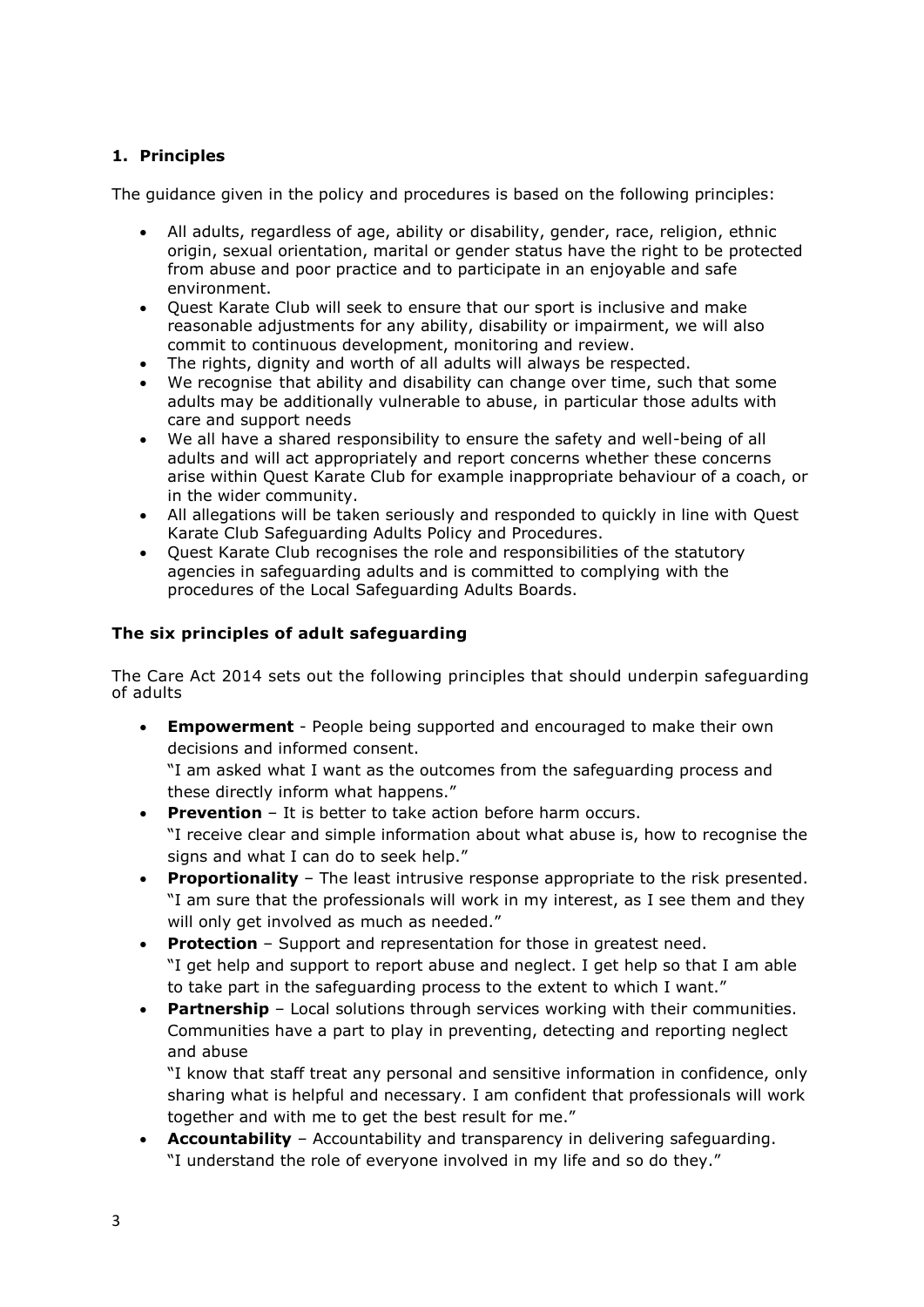### **Making Safeguarding personal**

'Making safeguarding personal' means that adult safeguarding should be person led and outcome focussed. It engages the person in a conversation about how best to respond to their safeguarding situation in a way that enhances involvement, choice and control. As well as improving quality of life, well-being and safety.

Wherever possible discuss safeguarding concerns with the adult to get their view of what they would like to happen and keep them involved in the safeguarding process, seeking their consent to share information outside of the organisation where necessary.

### **Wellbeing Principle**

The concept of wellbeing is threaded throughout the Care Act and it is one that is relevant to adult safeguarding in sport and activity. Wellbeing is different for each of us however the Act sets out broad categories that contribute to our sense of wellbeing. By keeping these themes in mind, we can all ensure that adult participants can take part in Karate fully.

- Personal dignity (including treatment of the individual with respect)
- Physical and mental health and emotional wellbeing
- Protection from abuse and neglect
- Control by the individual over their day-to-day life (including over care and support provided and the way they are provided)
- Participation in work, education, training or recreation
- Social and economic wellbeing
- Domestic, family and personal domains
- Suitability of the individual's living accommodation
- The individual's contribution to society.

### **2. Legislation**

The practices and procedures within this policy are based on the principles contained within the UK legislation and Government Guidance and have been developed to complement the Safeguarding Adults Boards policy and procedures They take the following into consideration:

- The Care Act 2014
- The Protection of Freedoms Act 2012
- Domestic Violence, Crime and Victims (Amendment) Act 2012
- The Equality Act 2010
- The Safeguarding Vulnerable Groups Act 2006
- Mental Capacity Act 2005
- Sexual Offences Act 2003
- The Human Rights Act 1998
- The Data Protection Act 1998

### **3. Definitions**

To assist working through and understanding this policy a number of key definitions needs to be explained:

Adult is anyone aged 18 or over.

**Adult at Risk** is a person aged 18 or over who: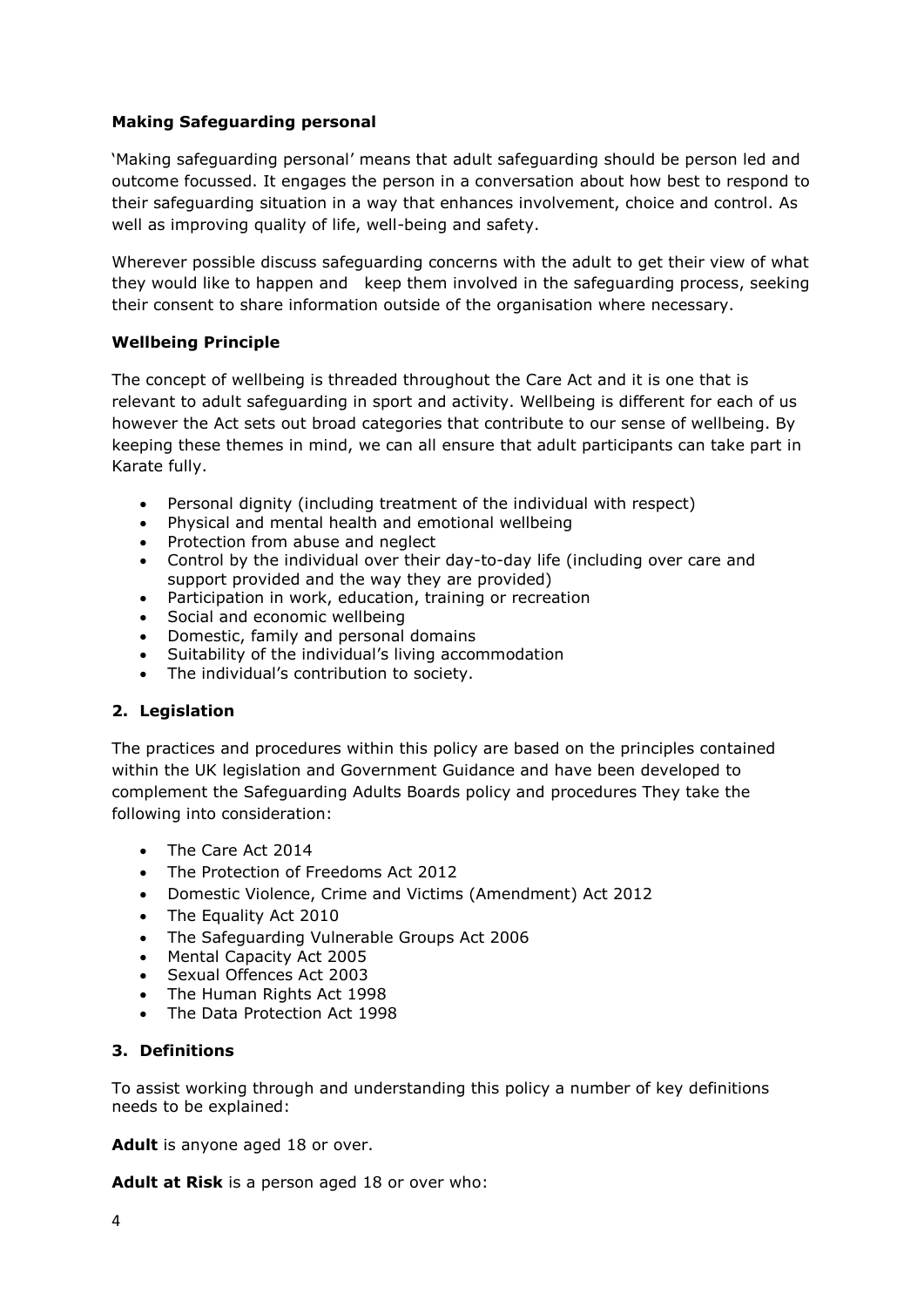- Has needs for care and support (whether or not the local authority is meeting any of those needs); and;
- Is experiencing, or is at risk of, abuse or neglect; and;
- As a result of those care and support needs is unable to protect themselves from either the risk of, or the experience of, abuse or neglect.

**Adult in need of care and support** is determined by a range of factors including personal characteristics, factors associated with their situation or environment and social factors.

Naturally, a person's disability or frailty does not mean that they will inevitably experience harm or abuse.

In the context of safeguarding adults, the likelihood of an adult in need of care and support experiencing harm or abuse should be determined by considering a range of social, environmental and clinical factors, not merely because they may be defined by one or more of the above descriptors.

In recent years there has been a marked shift away from using the term 'vulnerable' to describe adults potentially at risk from harm or abuse.

**Abuse** is a violation of an individual's human and civil rights by another person or persons.

See section 4 for further explanations.

**Adult safeguarding** is protecting a person's right to live in safety, free from abuse and neglect.

**Capacity** refers to the ability to make a decision at a particular time, for example when under considerable stress. The starting assumption must always be that a person has the capacity to make a decision unless it can be established that they lack capacity (MCA 2005). **(Appendix 2)**

### **4. Types of Abuse and Neglect**

There are different types and patterns of abuse and neglect and different circumstances in which they may take place. The Care Act 2014 identifies the following as an illustrative guide and is not intended to be exhaustive list as to the sort of behaviour which could give rise to a safeguarding concern.

#### **Self-neglect**

This covers a wide range of behaviour: neglecting to care for one's personal hygiene, health or surroundings and includes behaviour such as hoarding.

#### **Modern Slavery**

Encompasses slavery, human trafficking, forced labour and domestic servitude. Traffickers and slave masters use whatever means they have at their disposal to coerce, deceive and force individuals into a life of abuse, servitude and inhumane treatment

#### **Domestic Abuse and coercive control**

Including psychological, physical, sexual, financial and emotional abuse. It also includes so called 'honour' based violence. It can occur between any family members.

#### **Discriminatory Abuse**

Discrimination is abuse which centres on a difference or perceived difference particularly with respect to race, gender or disability or any of the protected characteristics of the Equality Act.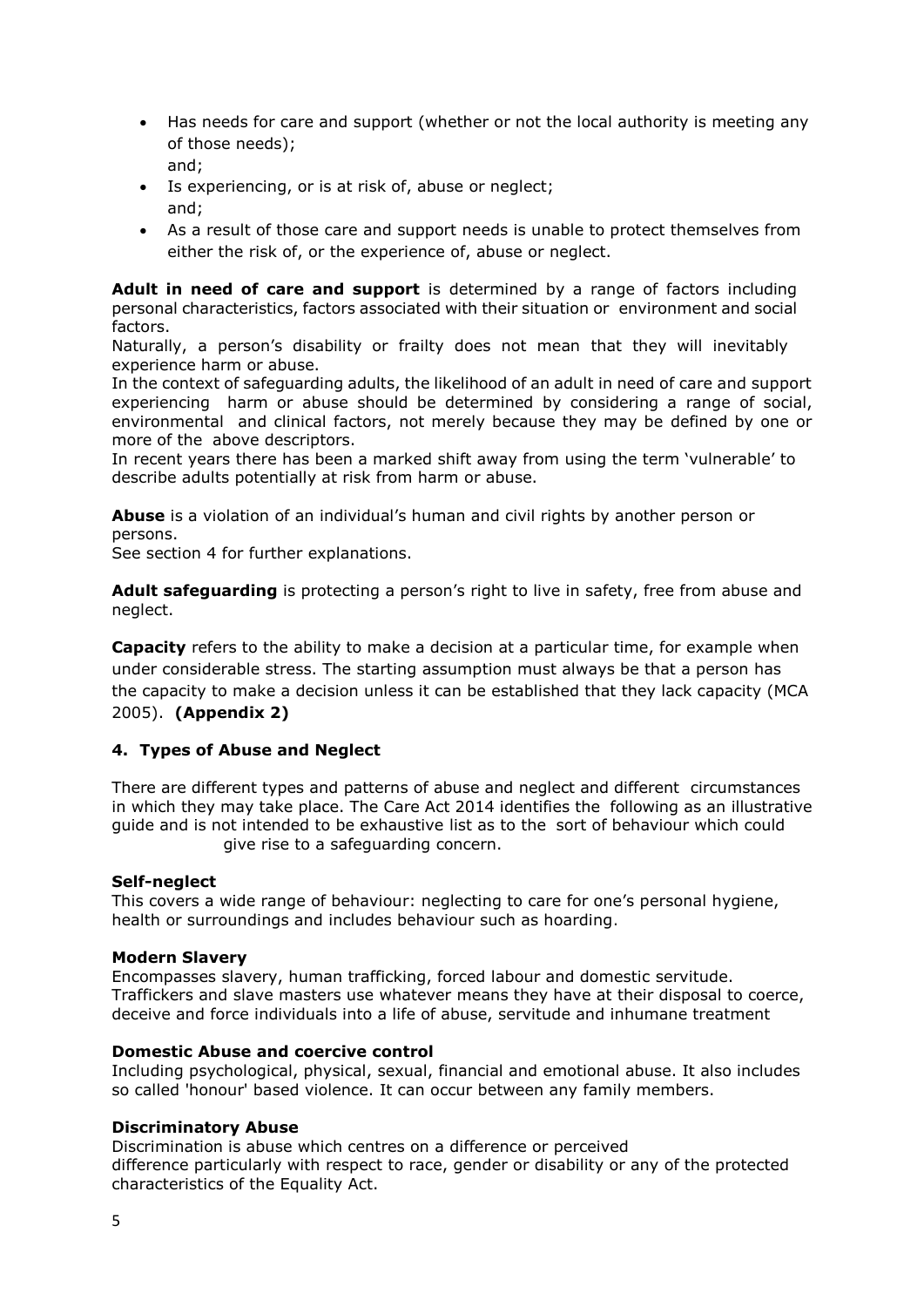#### **Organisational Abuse**

Including neglect and poor care practice within an institution or specific care setting such as a hospital or care home, for example, or in relation to care provided in one's own home. This may range from one off incidents to on-going ill-treatment. It can be through neglect or poor professional practice as a result of the structure, policies, processes and practices within an organisation.

#### **Physical Abuse**

Including hitting, slapping, pushing, kicking, misuse of medication, restraint or inappropriate sanctions.

#### **Sexual Abuse**

Including rape, indecent exposure, sexual harassment, inappropriate looking or touching, sexual teasing or innuendo, sexual photography, subjection to pornography or witnessing sexual acts, indecent exposure and sexual assault or sexual acts to which the adult has not consented or was pressured into consenting.

### **Financial or Material Abuse**

Including theft, fraud, internet scamming, coercion in relation to an adult's financial affairs or arrangements, including in connection with wills, property, inheritance or financial transactions, or the misuse or misappropriation of property, possessions or benefits.

### **Neglect**

Including ignoring medical or physical care needs, failure to provide access to appropriate health social care or educational services, the withholding of the necessities of life, such as medication, adequate nutrition and heating.

**Emotional or Psychological Abuse** – this includes threats of harm or abandonment, deprivation of contact, humiliation, blaming, controlling, intimidation, coercion, harassment, verbal abuse, isolation or withdrawal from services or supportive networks.

### **Not included in the Care Act 2014 but also relevant:**

#### **Cyber Bullying**

Cyber bullying occurs when someone repeatedly makes fun of another

person online or repeatedly picks on another person through emails or text messages, or uses online forums with the intention of harming, damaging, humiliating or isolating another person. It can be used to carry out many different types of bullying (such as racist bullying, homophobic bullying, or bullying related to special educational needs and disabilities) but instead of the perpetrator carrying out the bullying face-to-face, they use technology as a means to do it.

#### **Forced Marriage**

Forced marriage is a term used to describe a marriage in which one or both of the parties are married without their consent or against their will. A forced marriage differs from an arranged marriage, in which both parties consent to the assistance of a third party in identifying a spouse. The Anti-Social Behaviour, Crime and Policing Act 2014 make it a criminal offence to force someone to marry. The forced marriage of adults with learning disabilities occurs when the adult does not have the capacity to consent to the marriage.

#### **Mate Crime**

A 'mate crime' as defined by the Safety Net Project as 'when vulnerable people are befriended by members of the community who go on to exploit and take advantage of them. It may not be an illegal act but still has a negative effect on the individual.' Mate Crime is carried out by someone the adult knows and often happens in private. In recent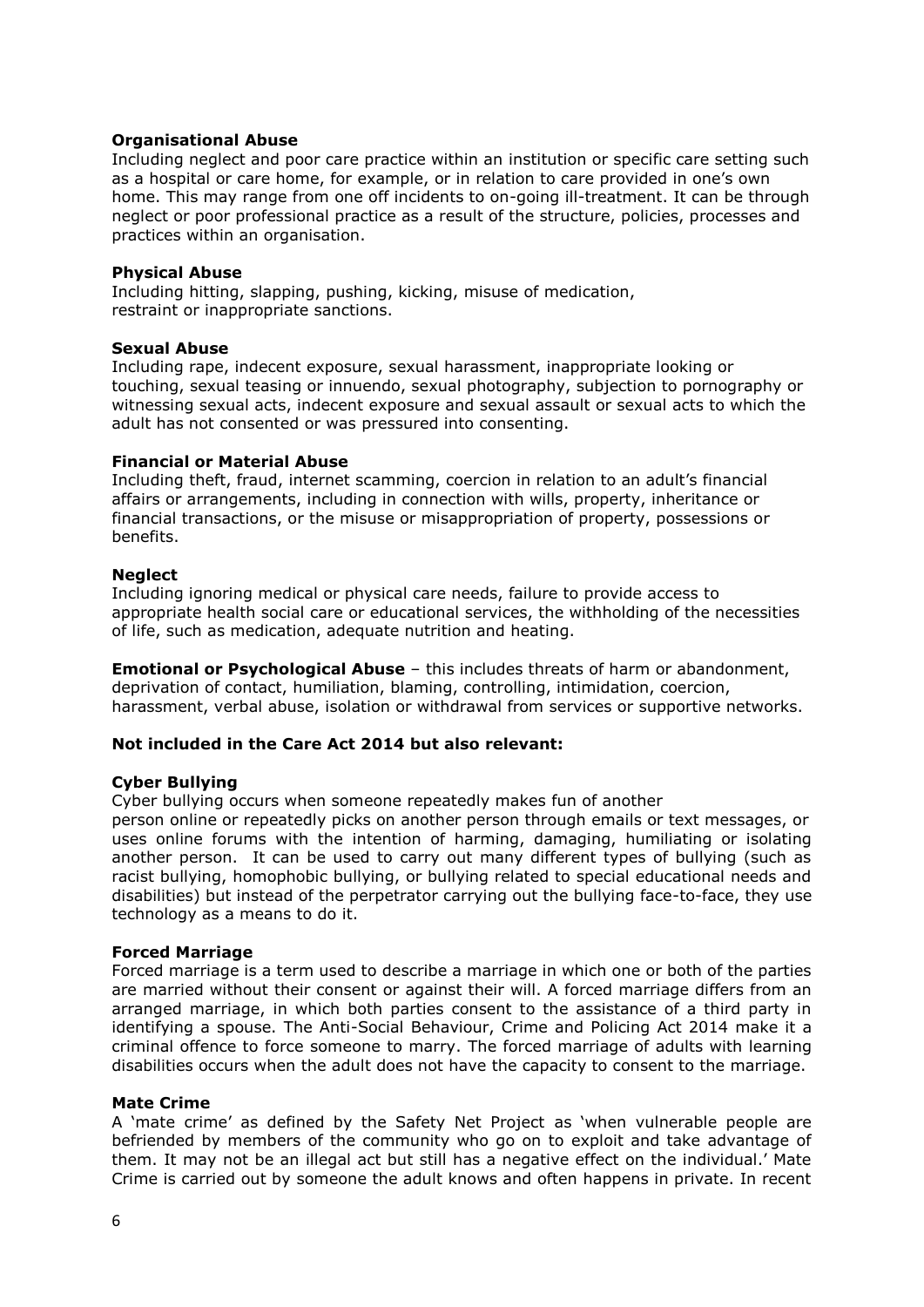years there have been a number of Serious Case Reviews relating to people with a learning disability who were murdered or seriously harmed by people who purported to be their friend.

# **Radicalisation**

The aim of radicalisation is to attract people to their reasoning, inspire new recruits and embed their extreme views and persuade vulnerable individuals of the legitimacy of their cause. This may be direct through a relationship, or through social media.

# **5. Signs and indicators of abuse and neglect**

Abuse can take place in any context and by all manner of perpetrator. Abuse may be inflicted by anyone in the club who an athlete comes into contact with. Or club members, workers, volunteers or coaches may suspect that an athlete is being abused or neglected outside of the club setting. There are many signs and indicators that may suggest someone

is being abused or neglected, these include but are not limited to:

- Unexplained bruises or injuries or lack of medical attention when an injury is present.
- Person has belongings or money going missing.
- Person is not attending / no longer enjoying their sessions. you may notice that a participant in a team has been missing from practice sessions and is not responding to reminders from team members or coaches.
- Someone losing or gaining weight / an unkempt appearance. this could be a player whose appearance becomes unkempt, does not wear suitable sports kit and deterioration in hygiene.
- A change in the behaviour or confidence of a person. For example, a participant may be looking quiet and withdrawn when their brother comes to collect them from sessions, in contrast to their personal assistant whom they greet with a smile.
- They may self-harm.
- They may have a fear of a particular group or individual.
- They may tell you / another person they are being abused i.e. a disclosure.
- Harassing of a club member because they are or are perceived to have protected characteristics.
- Not meeting the needs of the participant. E.g. this could be training without a necessary break.
- A coach intentionally striking an athlete.
- This could be a fellow athlete who sends unwanted sexually explicit text messages to a learning-disabled adult they are training alongside.
- This could be an athlete threatening another athlete with physical harm and persistently blaming them for poor performance.

### **6. What to do if you have a concern or someone raises concerns with you.**

- It is not your responsibility to decide whether or not an adult has been abused. It is however everyone's responsibility to respond to and report concerns.
- If you are concerned someone is in immediate danger, contact the police on 999 straight away. Where you suspect that a crime is being committed, you must involve the police.
- If you have concerns and or you are told about possible or alleged abuse, poor practice or wider welfare issues you must report this to the Quest Karate Club Lead Safeguarding or Welfare Officer, or, if the Lead Safeguarding or Welfare Officer is implicated then report to the Quest Karate Club Head Coach.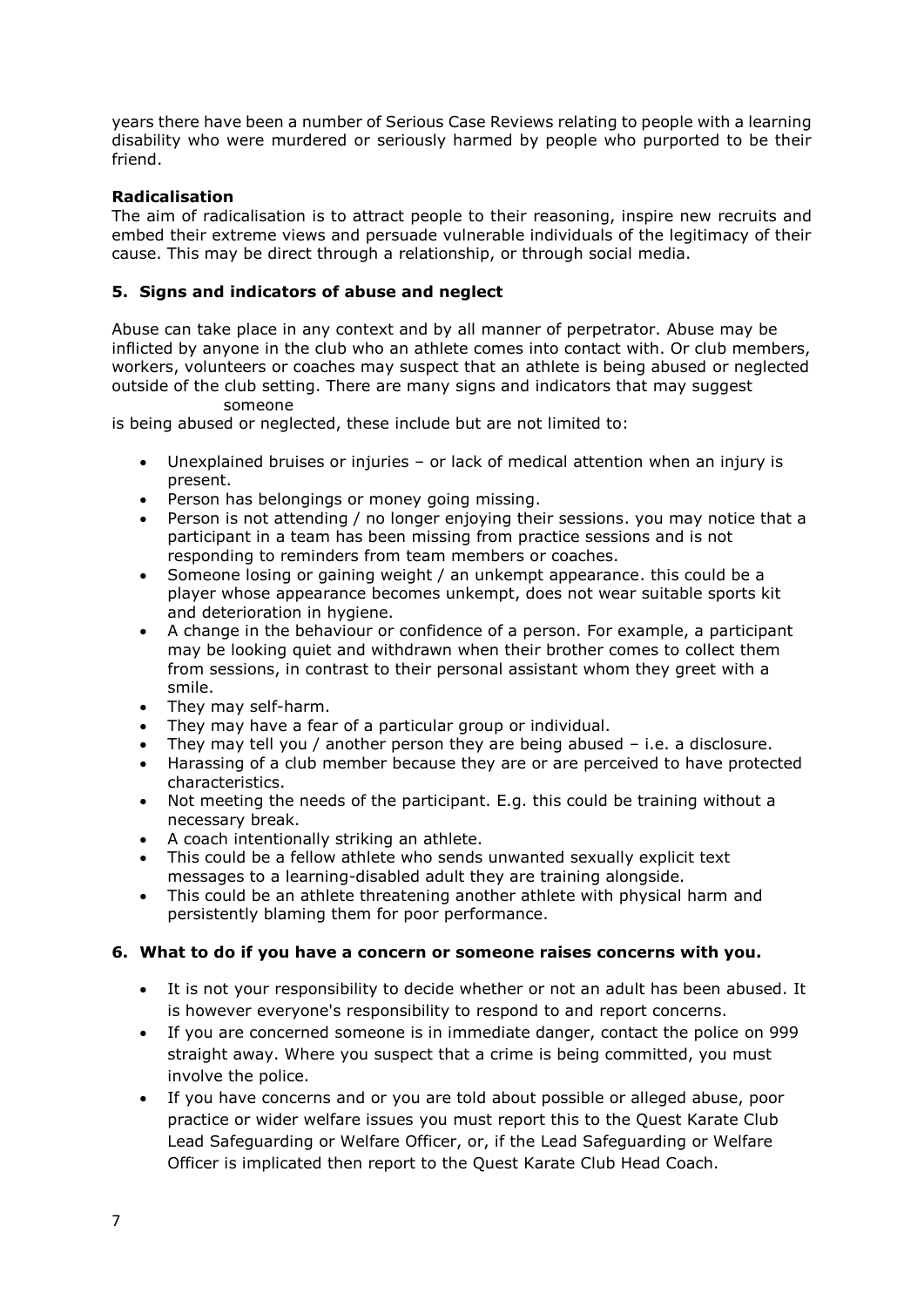- When raising your concern with the Club Welfare Officer or Lead Safeguarding Officer, remember Making Safeguarding Personal. It is good practice to seek the adult's views on what they would like to happen next and to inform the adult you will be passing on your concern and
- It is important when considering your concern that you also ensure that keep the person informed about any decisions and action taken about them and always consider their needs and wishes.

# **7. How to respond to a concern**

- Make a note of your concerns.
- Make a note of what the person has said using his or her own words as soon as practicable. Complete an Incident Form and submit to the Quest Karate Club Lead Safeguarding or Welfare Officer.
- Remember to make safeguarding personal. Discuss your safeguarding concerns with the adult, obtain their view of what they would like to happen, but inform them it's your duty to pass on your concerns to your lead safeguarding or welfare officer.
- Describe the circumstances in which the disclosure came about.
- Take care to distinguish between fact, observation, allegation and opinion. It is important that the information you have is accurate.
- Be mindful of the need to be confidential at all times, this information must only be shared with your Lead Safeguarding or Welfare Officer and others on a need to know basis.
- If the matter is urgent and relates to the immediate safety of an adult at risk then contact the emergency services immediately.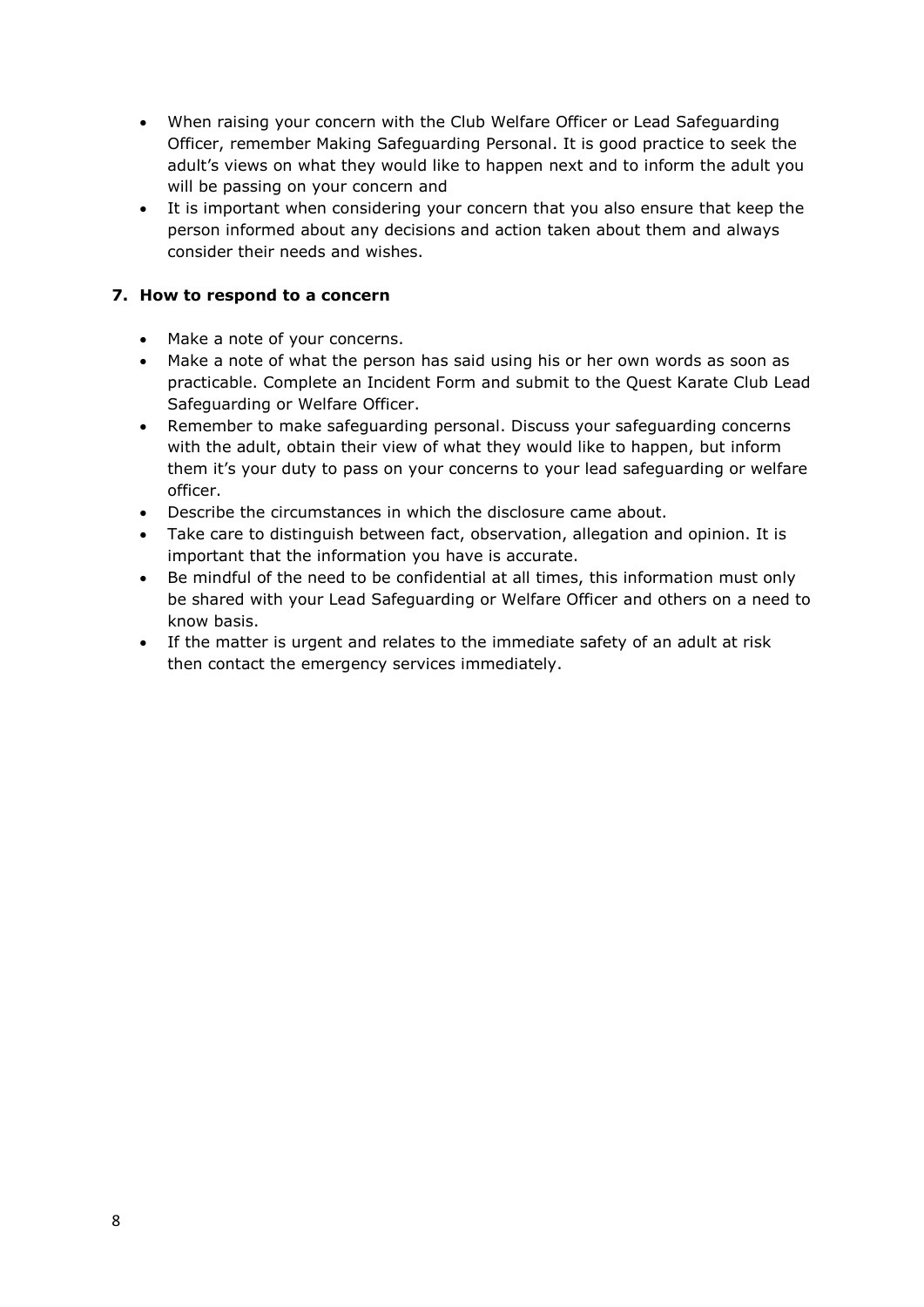# **8. Safeguarding Adults Flowchart**

Dealing with Concerns, Suspicions or Disclosure



**Remember to involve the adult at risk throughout the process wherever possible and gain consent for any referrals to social care if the person has capacity**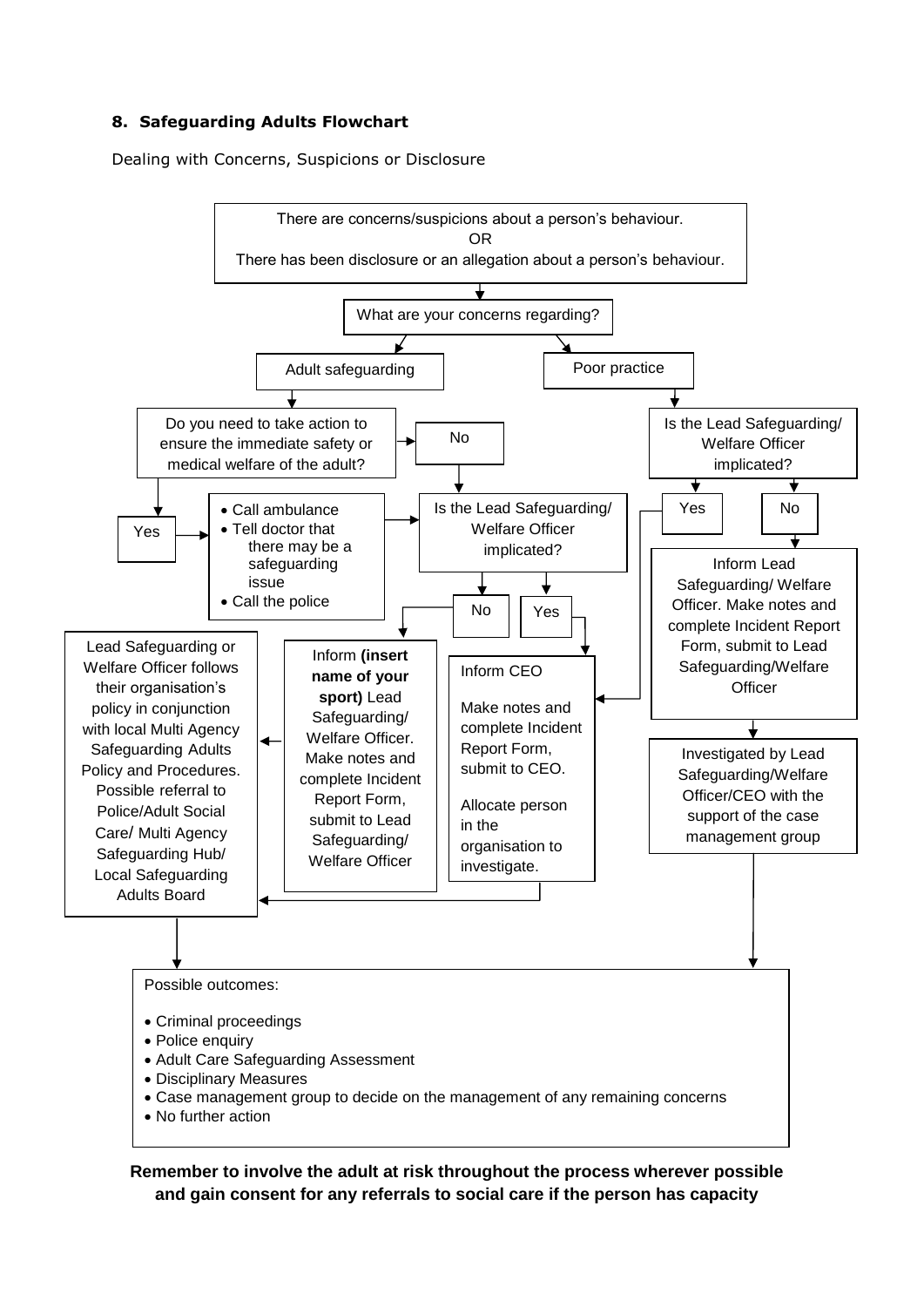# **9. Roles and responsibilities of those within Quest Karate Club**

Quest Karate Club is committed to having the following in place:

- A Lead Safeguarding/Welfare Officer to produce and disseminate guidance and resources to support the policy and procedures.
- A clear line of accountability within the organisation for work on promoting the welfare of all adults.
- Procedures for dealing with allegations of abuse or poor practice against members of staff and volunteers.
- A Steering Group or Case Management or Case Referral Group that effectively deals with issues, manages concerns and refers to a disciplinary panel where necessary (i.e. where concerns arise about the behaviour of someone within Quest Karate Club.
- A Disciplinary Panel will be formed as required for a given incident, if appropriate and should a threshold be met.
- Arrangements to work effectively with other organisations to safeguard and promote the welfare of adults, including arrangements for sharing information.
- Appropriate whistle blowing procedures and an open and inclusive culture that enables safeguarding and equality and diversity issues to be addressed.
- Clear codes of conduct are in place for coaches, participants, officials, spectators and other relevant individuals.

### **10.Good practice, poor practice and abuse**

### **Introduction**

It can be difficult to distinguish poor practice from abuse, whether intentional or accidental.

It is not the responsibility of any individual involved in British Sport Karate Federation to make judgements regarding whether or not abuse is taking place, however, all Quest Karate Club personnel have the responsibility to recognise and identify poor practice and potential abuse, and act on this if they have concerns.

### **Good practice**

Quest Karate Club expects that that coaches of adult athletes:

- Adopt and endorse the Quest Karate Club Coaches Codes of Conduct.
- Have completed a course in basic awareness in working with and safeguarding Adults.

### **Everyone should:**

- Aim to make the experience of Quest Karate Club fun and enjoyable.
- Promote fairness and playing by the rules.
- Not tolerate the use of prohibited or illegal substances.
- Treat all adults equally and preserve their dignity; this includes giving more and less talented members of a group similar attention, time and respect.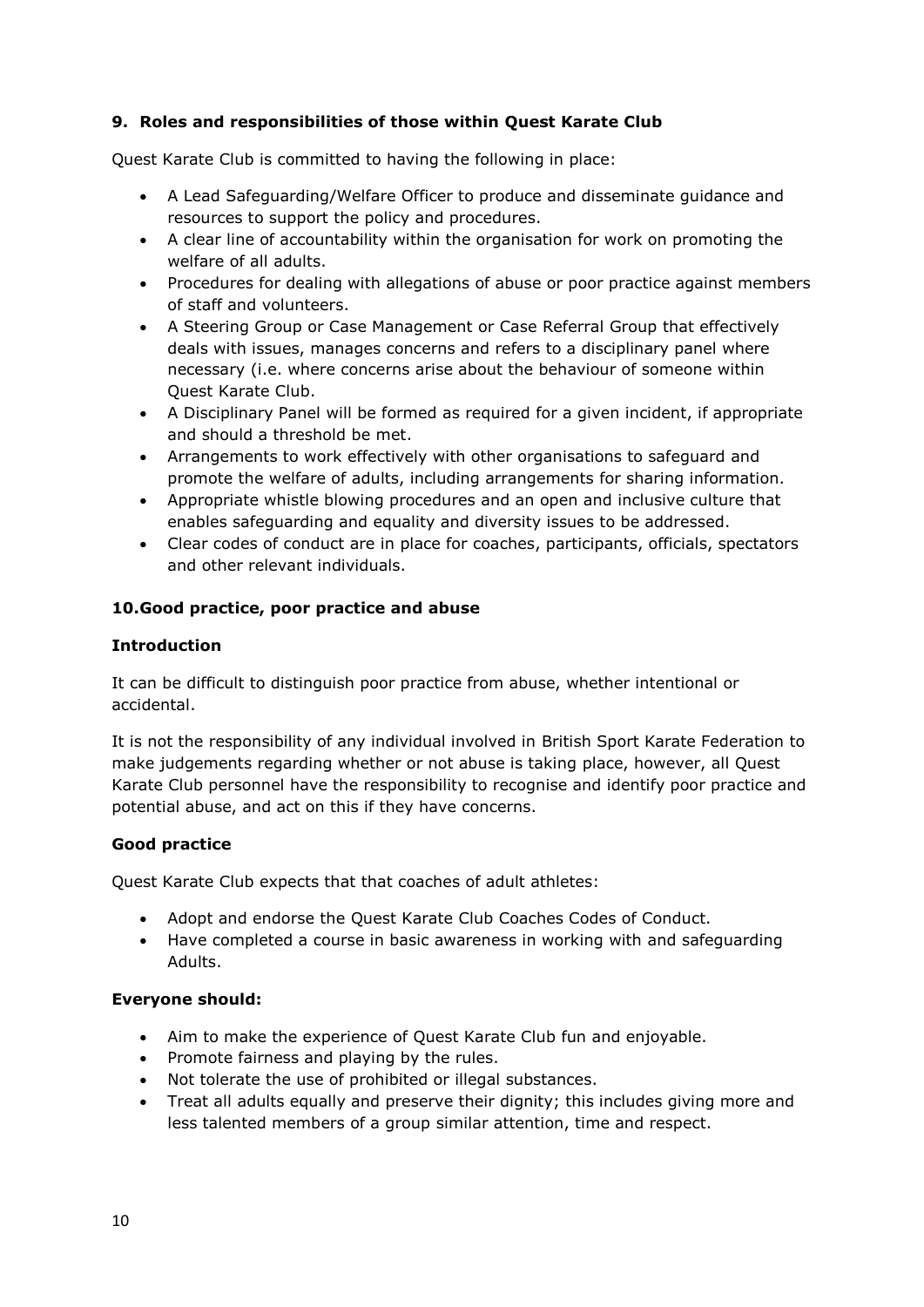### **11.Further Information**

Policies, procedures and supporting information are available on request to the Quest Karate Club.

#### **English Karate Federation**

<http://www.englishkaratefederation.com/safeguarding/meet-the-team.php>

#### **Review date**

This policy will be reviewed every two years or sooner in the event of legislative changes or revised policies and best practice.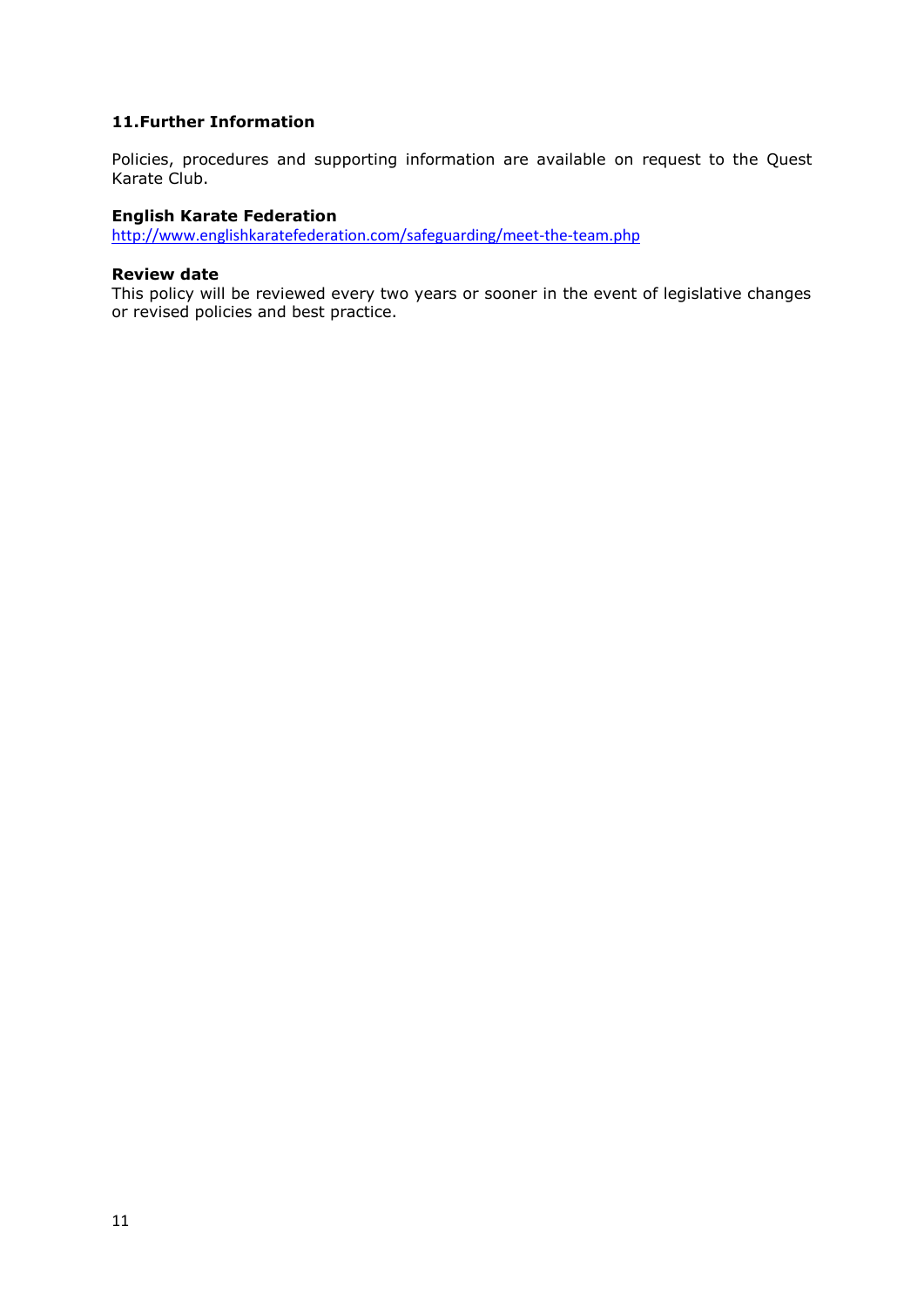# **Appendix 1**

# **Incident Report Form**

# **Safeguarding Adults Incident form**

To be completed as fully as possible if you have concerns regarding an adult. It is important to inform the adult about your concerns and that you have a duty to pass the information onto the safeguarding officer. The safeguarding officer will then look at the information and start to plan a course of action, in conjunction with yourself, the adult involved and if necessary social care or other relevant organisations.

| Section 1 - details of adult at risk |  |  |
|--------------------------------------|--|--|
| Name of adult                        |  |  |
| Address                              |  |  |
|                                      |  |  |
| Date of Birth                        |  |  |
| Age if date of birth not             |  |  |
| known                                |  |  |
| GP practice (if known)               |  |  |
| Contact number                       |  |  |
| Section 2 - your details             |  |  |
| Name                                 |  |  |
| Contact phone number(s)              |  |  |
| Email address                        |  |  |
| Line manager or                      |  |  |
| alternative                          |  |  |
| contact                              |  |  |
| Name of organisation /               |  |  |
| club                                 |  |  |
| Your Role in organisation            |  |  |
| Section 3 - details of Concern       |  |  |

Detail what you have seen/been told/other that makes you believe the adult at risk is being abused or is at risk of abuse (include dates/times/evidence from records/photos etc.)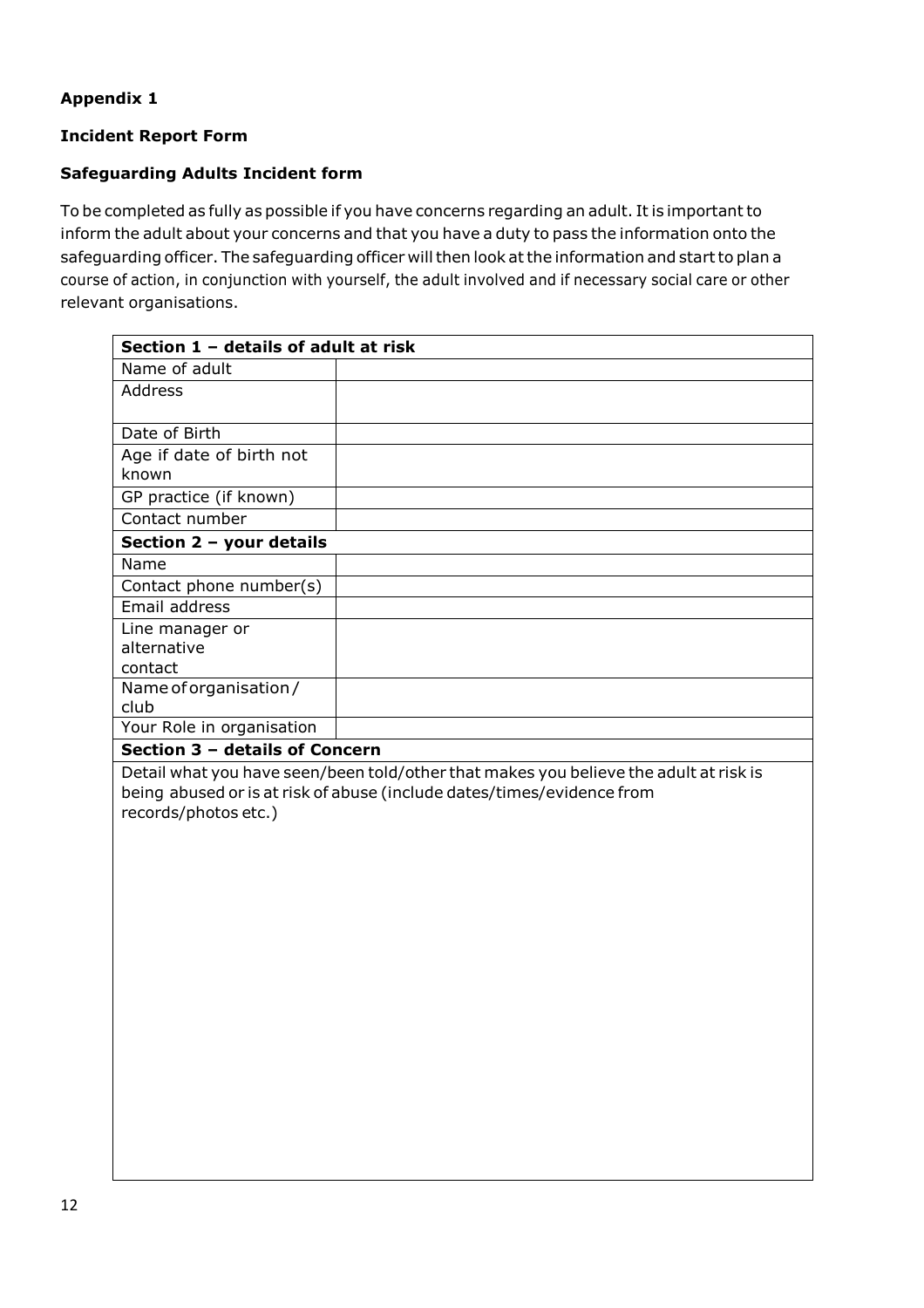|                                         | Section 4 - Abuse type(s) – please tick as many as you feel may apply                                                                    |                                            |
|-----------------------------------------|------------------------------------------------------------------------------------------------------------------------------------------|--------------------------------------------|
| Physical                                | Psychological                                                                                                                            | Financial                                  |
| Sexual                                  | Discriminatory                                                                                                                           | Organisational (formerly<br>institutional) |
| Neglect                                 | Hate incident/crime                                                                                                                      | Mate Crime                                 |
| Internet abuse                          | Modern slavery                                                                                                                           | Female genital Mutilation<br>(FGM)         |
| Forced Marriage                         | Domestic abuse                                                                                                                           | Radicalisation                             |
| Self-Neglect                            |                                                                                                                                          |                                            |
|                                         | Section 5 - Have you discussed your concerns with the adult? What are their<br>views, what outcomes have they stated they want (if any)? |                                            |
|                                         | Section 5A - Reasons for not discussing with the adult                                                                                   |                                            |
| Adult lacks capacity                    |                                                                                                                                          |                                            |
| Adult unable to communicate their views |                                                                                                                                          |                                            |
| Discussion would increase the risk      |                                                                                                                                          |                                            |
| State why the risks would increase      |                                                                                                                                          |                                            |
| parent. What are their views?           | Section 5B - Have you discussed your concerns with anyone else? E.g. carer/                                                              |                                            |
|                                         |                                                                                                                                          |                                            |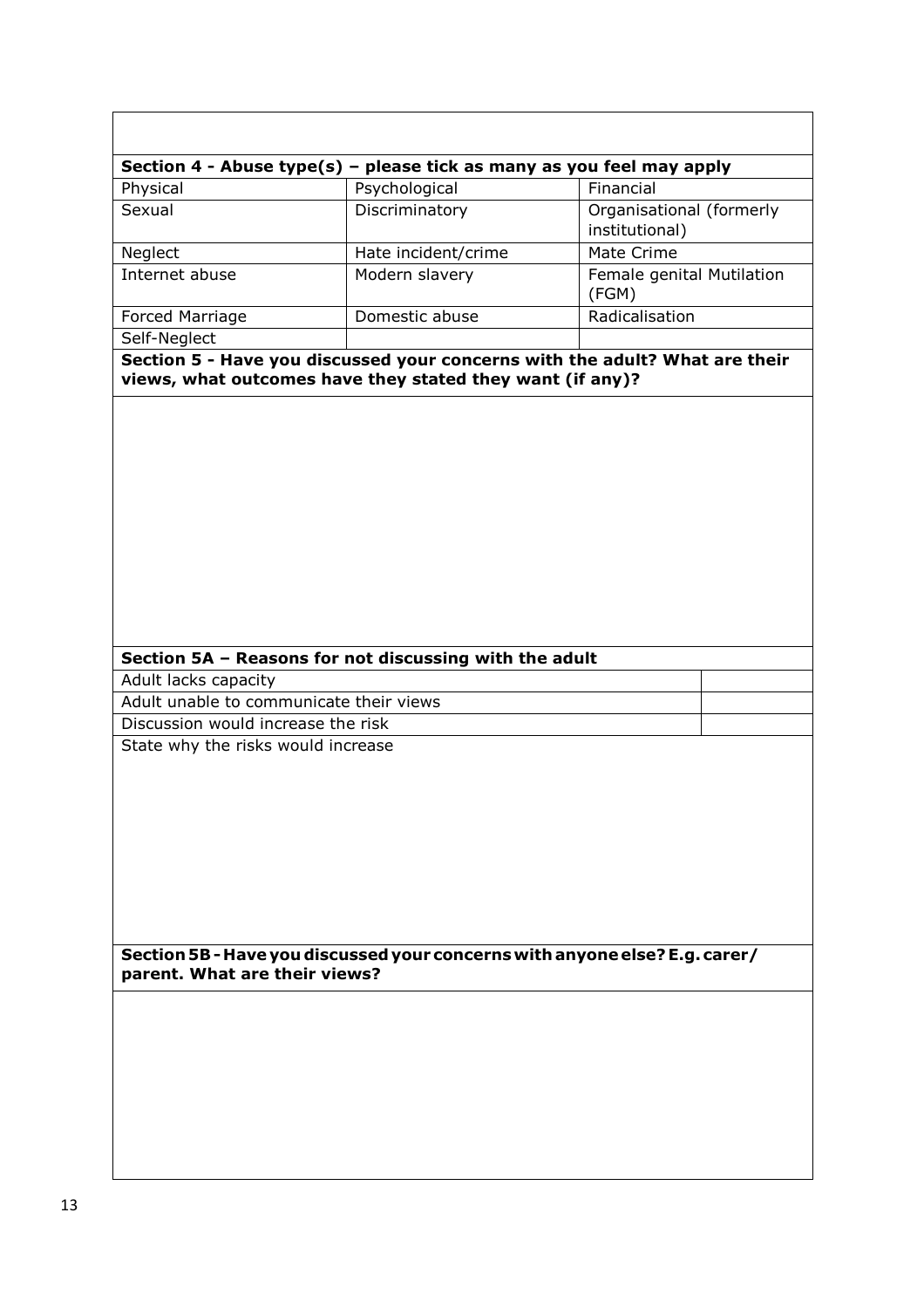| Information passed to Safeguarding<br>Referral to Social Care<br>Officer, confirm details:<br>Confirm details:<br>Contact with the police<br>Referral to other agency - please<br>Confirm details:<br>confirm details: |
|------------------------------------------------------------------------------------------------------------------------------------------------------------------------------------------------------------------------|
|                                                                                                                                                                                                                        |
|                                                                                                                                                                                                                        |
|                                                                                                                                                                                                                        |
|                                                                                                                                                                                                                        |
|                                                                                                                                                                                                                        |
|                                                                                                                                                                                                                        |
|                                                                                                                                                                                                                        |
|                                                                                                                                                                                                                        |
|                                                                                                                                                                                                                        |
|                                                                                                                                                                                                                        |
|                                                                                                                                                                                                                        |
|                                                                                                                                                                                                                        |
|                                                                                                                                                                                                                        |
|                                                                                                                                                                                                                        |
| Other - please state what                                                                                                                                                                                              |
|                                                                                                                                                                                                                        |
|                                                                                                                                                                                                                        |
|                                                                                                                                                                                                                        |
| No action agreed $-$ state why                                                                                                                                                                                         |
|                                                                                                                                                                                                                        |
|                                                                                                                                                                                                                        |
|                                                                                                                                                                                                                        |
|                                                                                                                                                                                                                        |
| Section 7 - Risk to others                                                                                                                                                                                             |
| Are any other adults at risk Yes/No - delete as appropriate                                                                                                                                                            |
| If yes state, why and what actions have been taken to address these?                                                                                                                                                   |
|                                                                                                                                                                                                                        |
|                                                                                                                                                                                                                        |
|                                                                                                                                                                                                                        |
|                                                                                                                                                                                                                        |
|                                                                                                                                                                                                                        |
|                                                                                                                                                                                                                        |
|                                                                                                                                                                                                                        |
|                                                                                                                                                                                                                        |
|                                                                                                                                                                                                                        |
| Are any children at risk<br>Yes/No Delete as appropriate                                                                                                                                                               |
| If yes state why and what actions have been taken to address these?                                                                                                                                                    |
|                                                                                                                                                                                                                        |
|                                                                                                                                                                                                                        |
|                                                                                                                                                                                                                        |
|                                                                                                                                                                                                                        |
|                                                                                                                                                                                                                        |
|                                                                                                                                                                                                                        |
| Signed:                                                                                                                                                                                                                |
|                                                                                                                                                                                                                        |
|                                                                                                                                                                                                                        |
|                                                                                                                                                                                                                        |
| Date:                                                                                                                                                                                                                  |
|                                                                                                                                                                                                                        |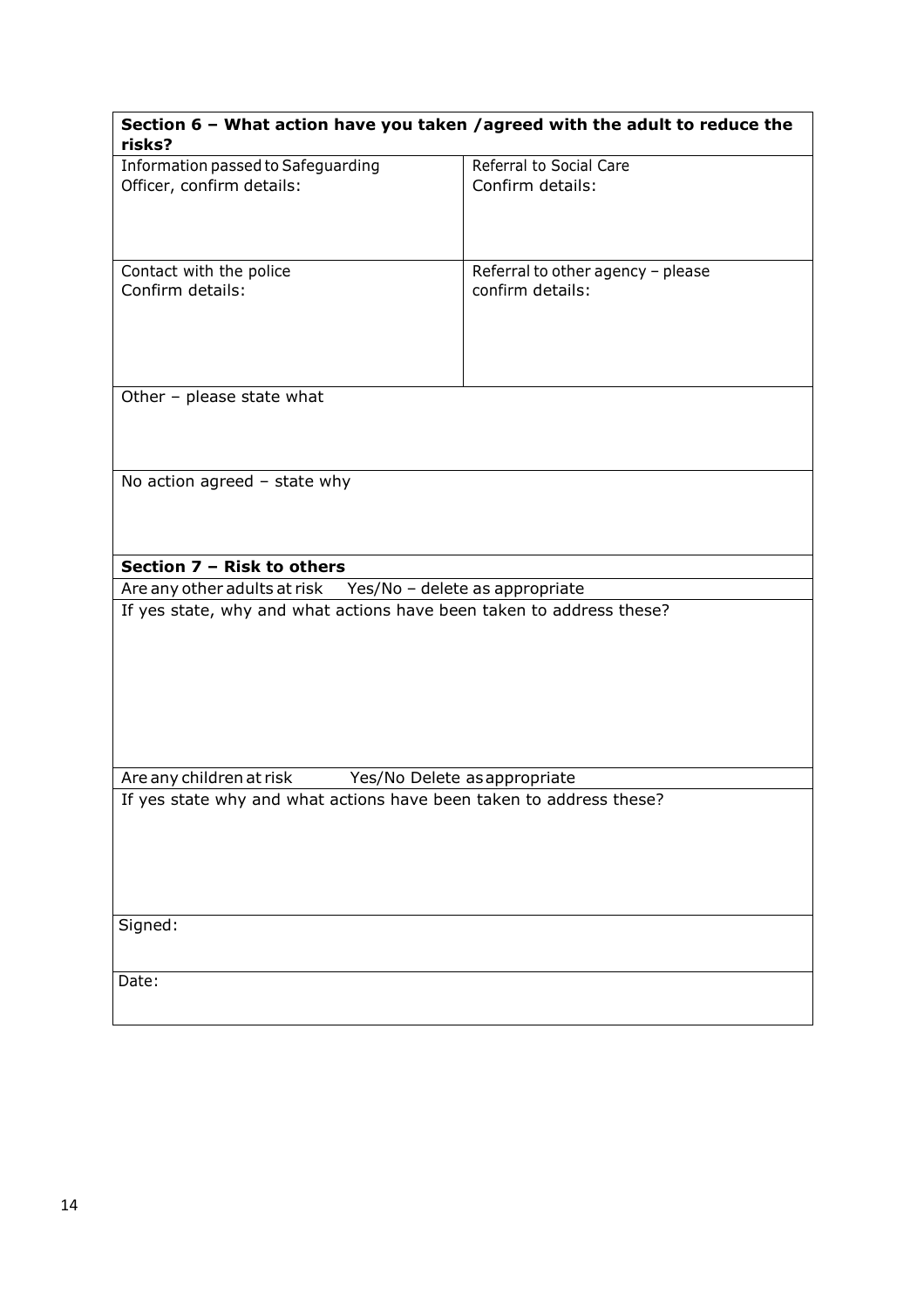OFFICE USE ONLY

**Section 8 – sharing the concerns (To be completed by Lead Safeguarding Officer)**

Details of your contact with the adult at risk. Have they consented to information being shared outside of **(insert name of your organisation)**?

DetailsofcontactwiththeSocialCareTeamwheretheadultat risklives–advicecanbe still sought without giving personal details if you do not have consent for a referral

Details of any other agencies contacted

Details of the outcome of this concern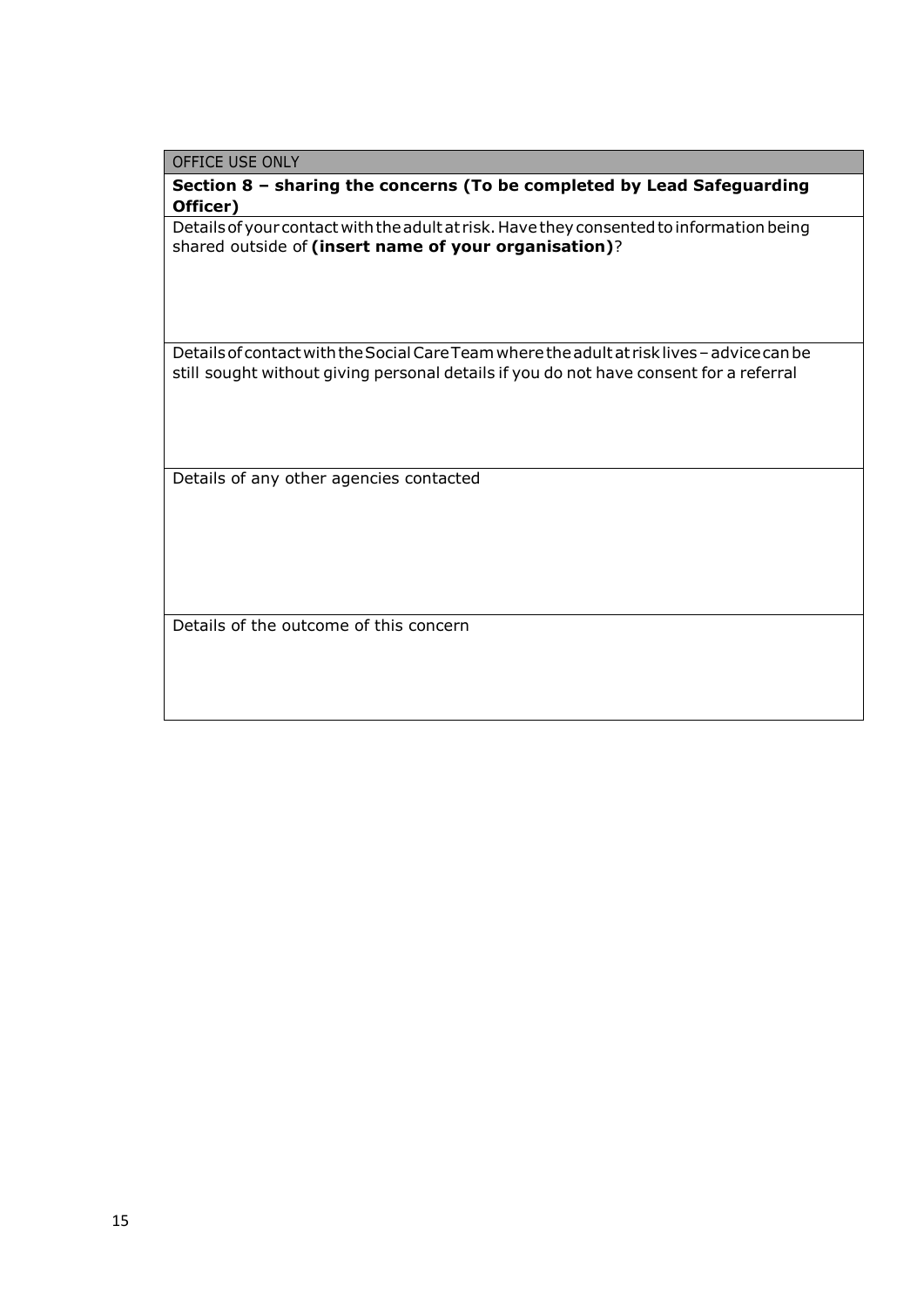#### **Appendix 2 Guidance and information**

#### **Making Safeguarding Personal**

There has been a cultural shift towards Making Safeguarding Personal within the safeguarding process. This is a move from prioritising outcomes demanded by bureaucratic systems. The safeguarding process used to involve gathering a detailed account of what happened and determining who did what to whom. Now the outcomes are defined by the person at the centre of the safeguarding process.

The safeguarding process places a stronger emphasis on achieving satisfactory outcomes that take into account the individual choices and requirements of everyone involved. "What good is it making someone safer if it merely makes them miserable?" – Lord Justice Mundy, "What Price Dignity?" (2010)

What this means in practice is that adults should be more involved in the safeguarding process. Their views, wishes, feelings and beliefs must be taken into account when decisions are made.

The Care Act 2014 builds on the concept, stating that "We all have different preferences, histories, circumstances and lifestyles so it is unhelpful to prescribe a process that must be followed whenever a concern is raised."

However, the Act is also clear that there are key issues that should be taken into account when abuse or neglect are suspected, and that there should be clear guidelines regarding this.

[https://www.local.gov.uk/topics/social-care-health-and-integration/adult-social](https://www.local.gov.uk/topics/social-care-health-and-integration/adult-social-care/making-safeguarding-personal)[care/making-safeguarding-personal](https://www.local.gov.uk/topics/social-care-health-and-integration/adult-social-care/making-safeguarding-personal)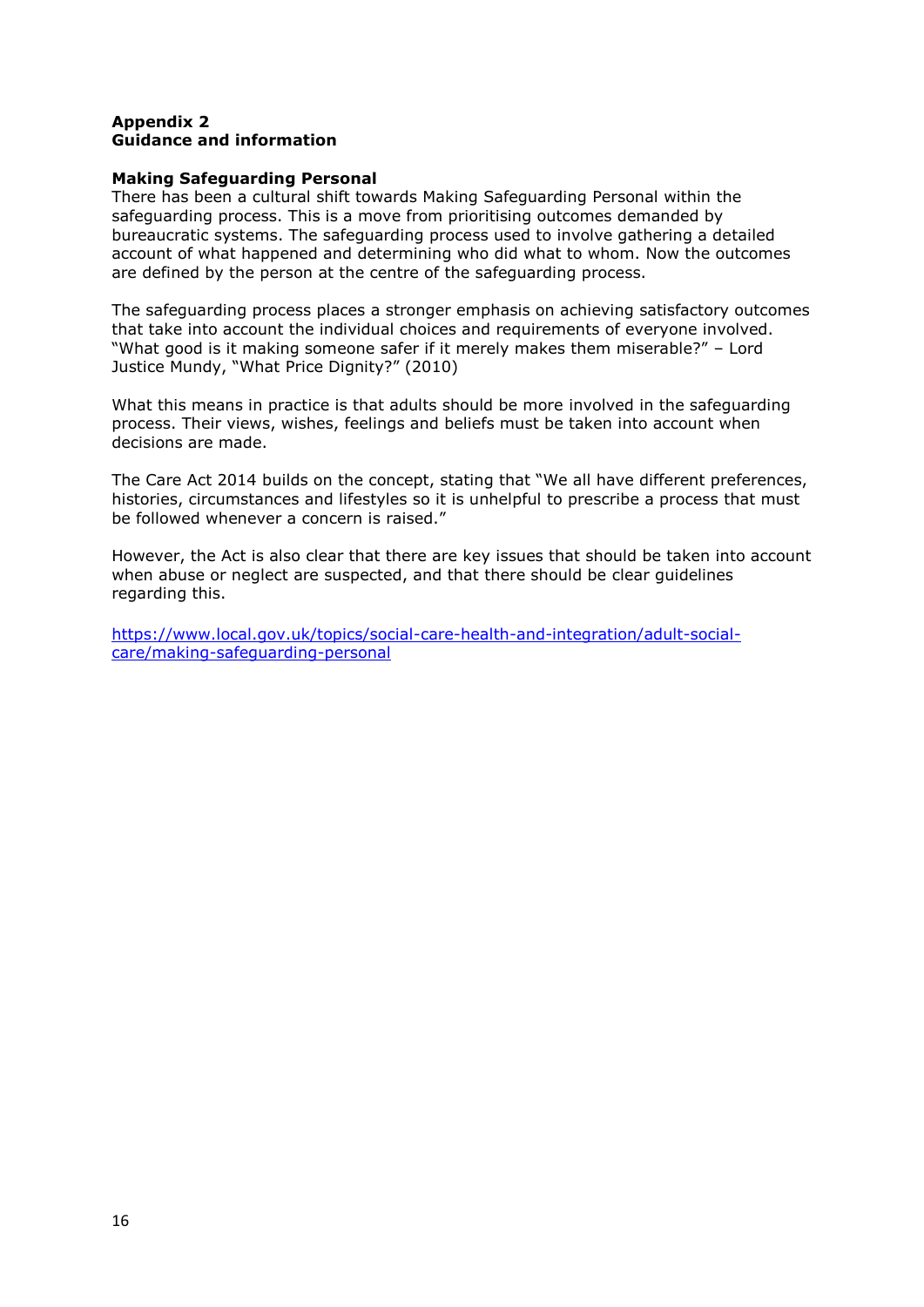### **Capacity – Guidance on Making Decisions**

The issue of capacity or decision making is a key one in safeguarding adults. It is useful for organisations to have an overview of the concept of capacity.

We make many decisions every day, often without realising. We make so many decisions that it's easy to take this ability for granted.

But some people are only able to make some decisions, and a small number of people cannot make any decisions. Being unable to make a decision is called "lacking capacity".

To make a decision we need to:

- Understand information
- Remember it for long enough
- Think about the information
- Communicate our decision

A person's ability to do this may be affected by things like learning disability, dementia, mental health needs, acquired brain injury, and physical ill health.

The Mental Capacity Act 2005 (MCA) states that every individual has the right to make their own decisions and provides the framework for this to happen.

The MCA is about making sure that people over the age of 16 have the support they need to make as many decisions as possible.

The MCA also protects people who need family, friends, or paid support staff to make decisions for them because they lack capacity to make specific decisions.

Our ability to make decisions can change over the course of a day**.**

Here are some examples that demonstrate how the timing of a question can affect the response:

- A person with epilepsy may not be able to make a decision following a seizure.
- Someone who is anxious may not be able to make a decision at that point.
- A person may not be able to respond as quickly if they have just taken some medication that causes fatigue.

In each of these examples, it may appear as though the person cannot make a decision. But later in the day, presented with the same decision, they may be able to at least be involved.

The MCA recognises that capacity is decision-specific, so no one will be labelled as entirely lacking capacity. The MCA also recognises that decisions can be about big lifechanging events, such as where to live, but equally about small events, such as what to wear on a cold day.

To help you to understand the MCA, consider the following five points:

- 1. Assume that people are able to make decisions, unless it is shown that they are not. If you have concerns about a person's level of understanding, you should check this with them, and if applicable, with the people supporting them.
- 2. Give people as much support as they need to make decisions. You may be involved in this – you might need to think about the way you communicate or provide information, and you may be asked your opinion.
- 3. People have the right to make unwise decisions. The important thing is that they understand the implications. If they understand the implications, consider how risks might be minimised.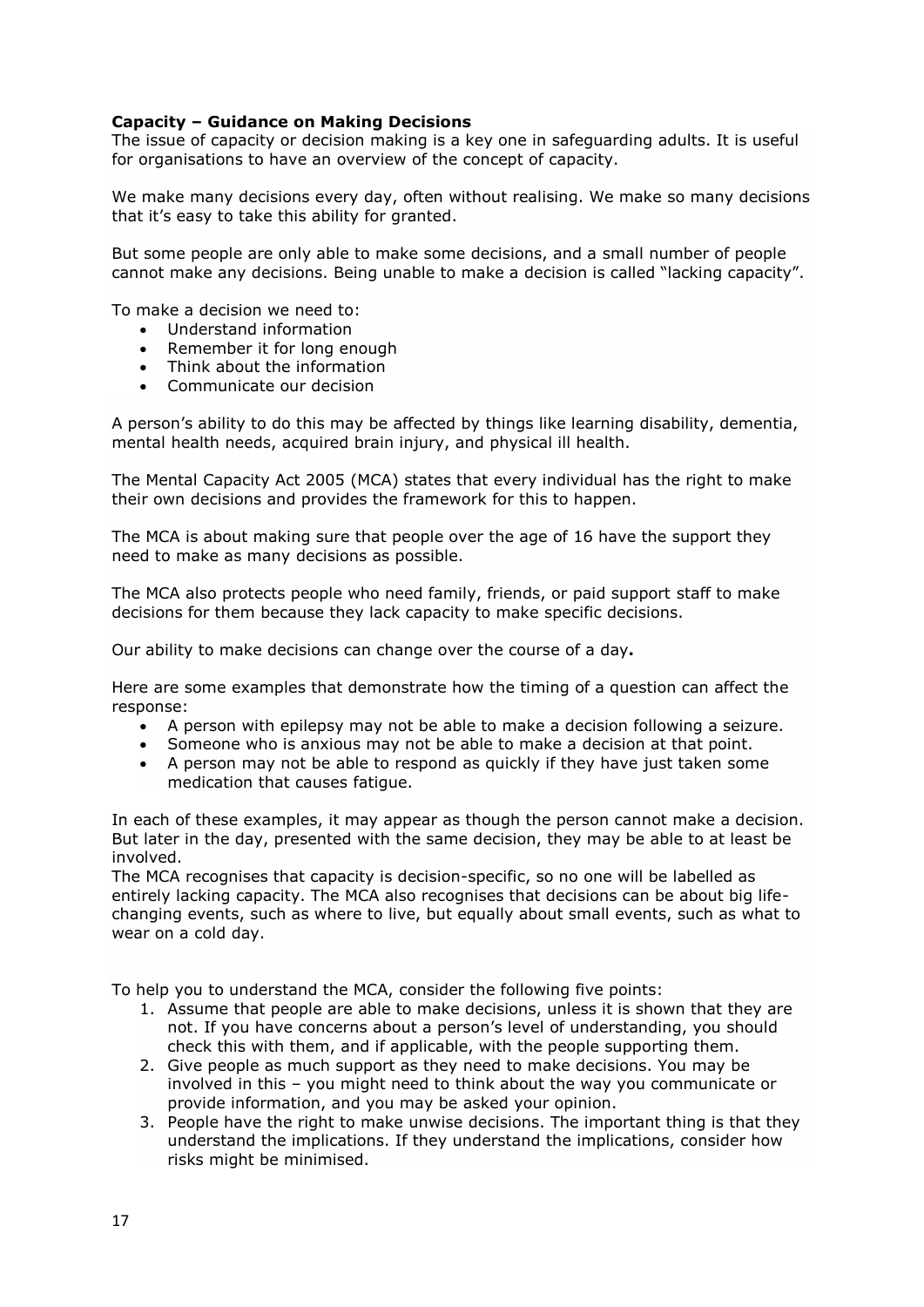- 4. If someone is not able to make a decision, then the person helping them must only make decisions in their "best interests". This means that the decision must be what is best for the person, not for anyone else. If someone was making a decision on your behalf, you would want it to reflect the decision you would make if you were able to.
- 5. Find the least restrictive way of doing what needs to be done.

#### Remember:

- You should not discriminate or make assumptions about someone's ability to make decisions, and you should not pre-empt a best-interest's decision merely on the basis of a person's age, appearance, condition, or behaviour.
- When it comes to decision-making, you could be involved in a minor way, or asked to provide more detail. The way you provide information might influence a person's ultimate decision. A person may be receiving support that is not in-line with the MCA, so you must be prepared to address this.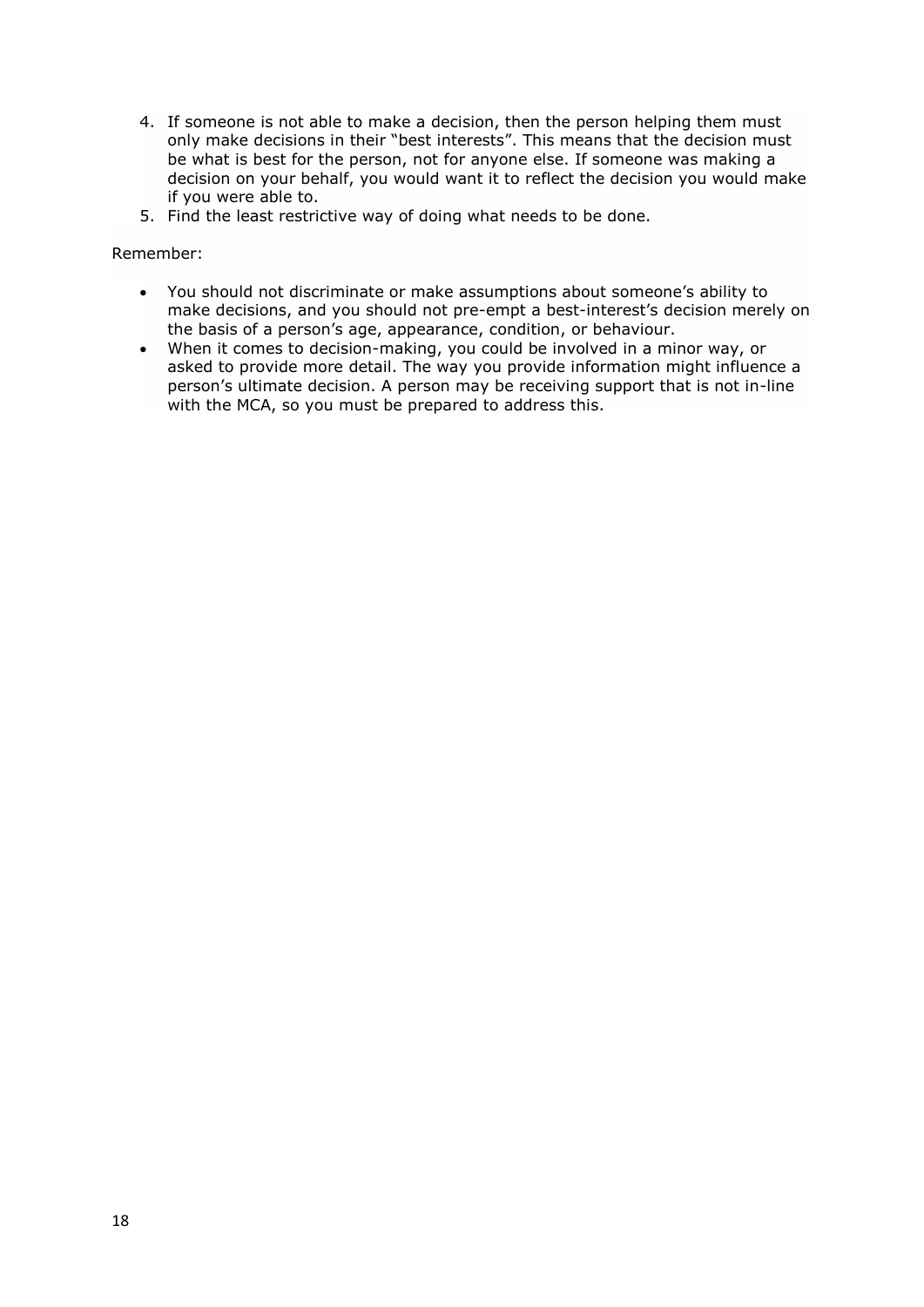### **Consent and Information Sharing**

Workers and volunteers within sports and physical activity organisations should always share safeguarding concerns in line with their organisation's policy, usually with their safeguarding lead or welfare officer in the first instance, except in emergency situations. As long as it does not increase the risk to the individual, the worker or volunteer should explain to them that it is their duty to share their concern with their safeguarding lead or welfare officer.

The safeguarding lead or welfare officer will then consider the situation and plan the actions that need to be taken, in conjunction with the adult at risk and in line with the organisation's policy and procedures and local safeguarding adults board policy and procedures.

To make an adult safeguarding referral you need to call the local safeguarding adults team. This may be part of a MASH (Multi-Agency Safeguarding Hub). A conversation can be had with the safeguarding adults team without disclosing the identity of the person in the first instance. If it is thought that a referral needs to be made to the safeguarding adults team, consent should be sought where possible from the adult at risk.

Individuals may not give their consent to the sharing of safeguarding information with the safeguarding adult's team for a number of reasons. Reassurance, appropriate support and revisiting the issues at another time may help to change their view on whether it is best to share information.

If they still do not consent, then their wishes should usually be respected. However, there are circumstances where information can be shared without consent such as when the adult does not have the capacity to consent, it is in the public interest because it may affect other people, or a serious crime has been committed. This should always be discussed with your safeguarding lead and the local authority safeguarding adults team.

If someone does not want you to share information outside of the organisation or you do not have consent to share the information, ask yourself the following questions:

- Is the adult placing themselves at further risk of harm?
- Is someone else likely to get hurt?
- Has a criminal offence occurred? This includes: theft or burglary of items, physical abuse, sexual abuse, forced to give extra money for lessons (financial abuse) or harassment.
- Is there suspicion that a crime has occurred?

If the answer to any of the questions above is 'yes' - then you can share without consent and need to share the information.

When sharing information there are seven Golden Rules that should always be followed.

- 1. Seek advice if in any doubt
- 2. Be transparent The Data Protection Act (DPA) is not a barrier to sharing information but to ensure that personal information is shared appropriately; except in circumstances where by doing so places the person at significant risk of harm.
- 3. Consider the public interest Base all decisions to share information on the safety and well-being of that person or others that may be affected by their actions.
- 4. Share with consent where appropriate Where possible, respond to the wishes of those who do not consent to share confidential information. You may still share information without consent, if this is in the public interest.
- 5. Keep a record Record your decision and reasons to share or not share information.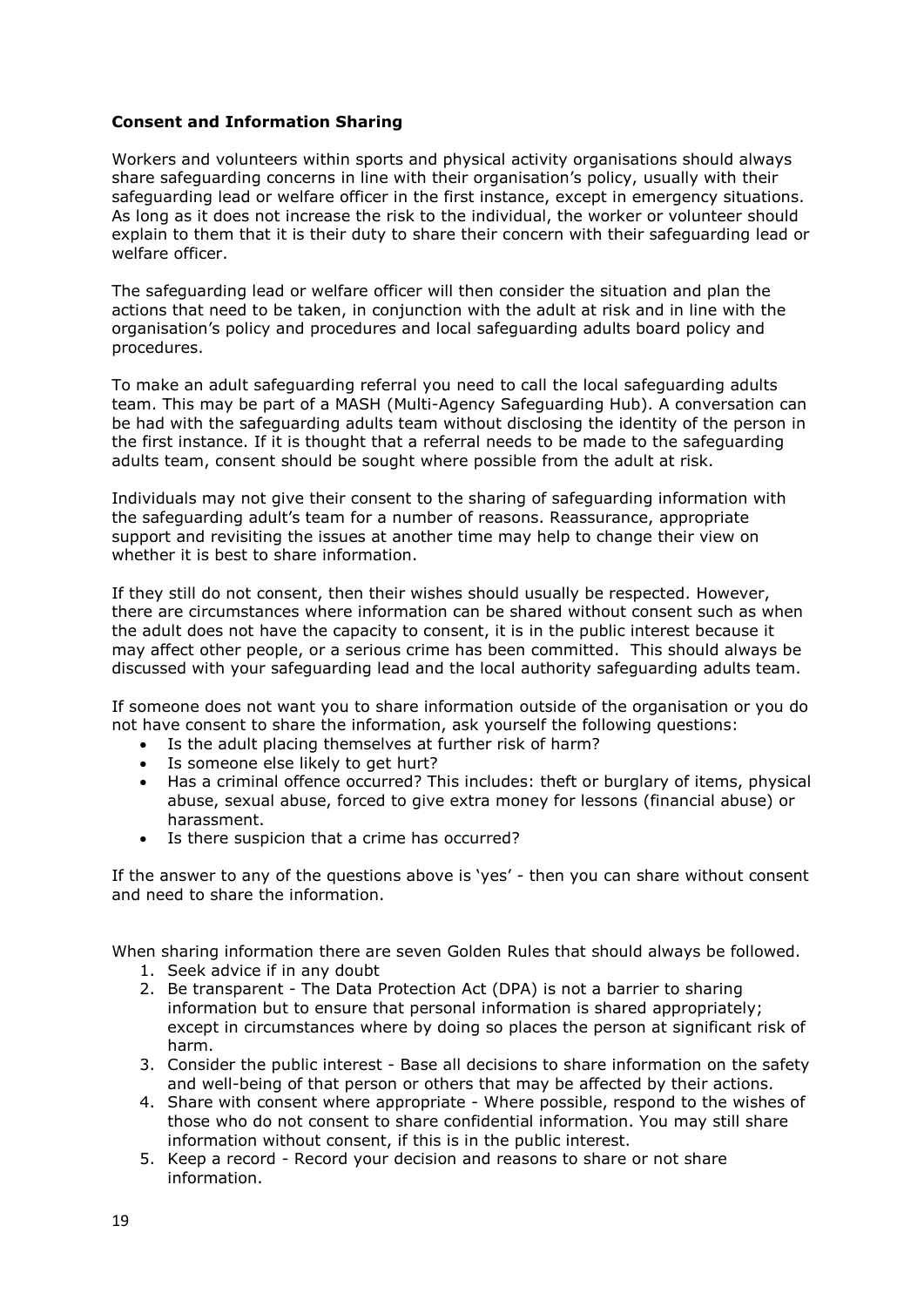- 6. Accurate, necessary, proportionate, relevant and secure Ensure all information shared is accurate, up-to-date; necessary and share with only those who need to have it.
- 7. Remember the purpose of the Data Protection Act (DPA) is to ensure personal information is shared appropriately, except in circumstances where by doing so may place the person or others at significant harm.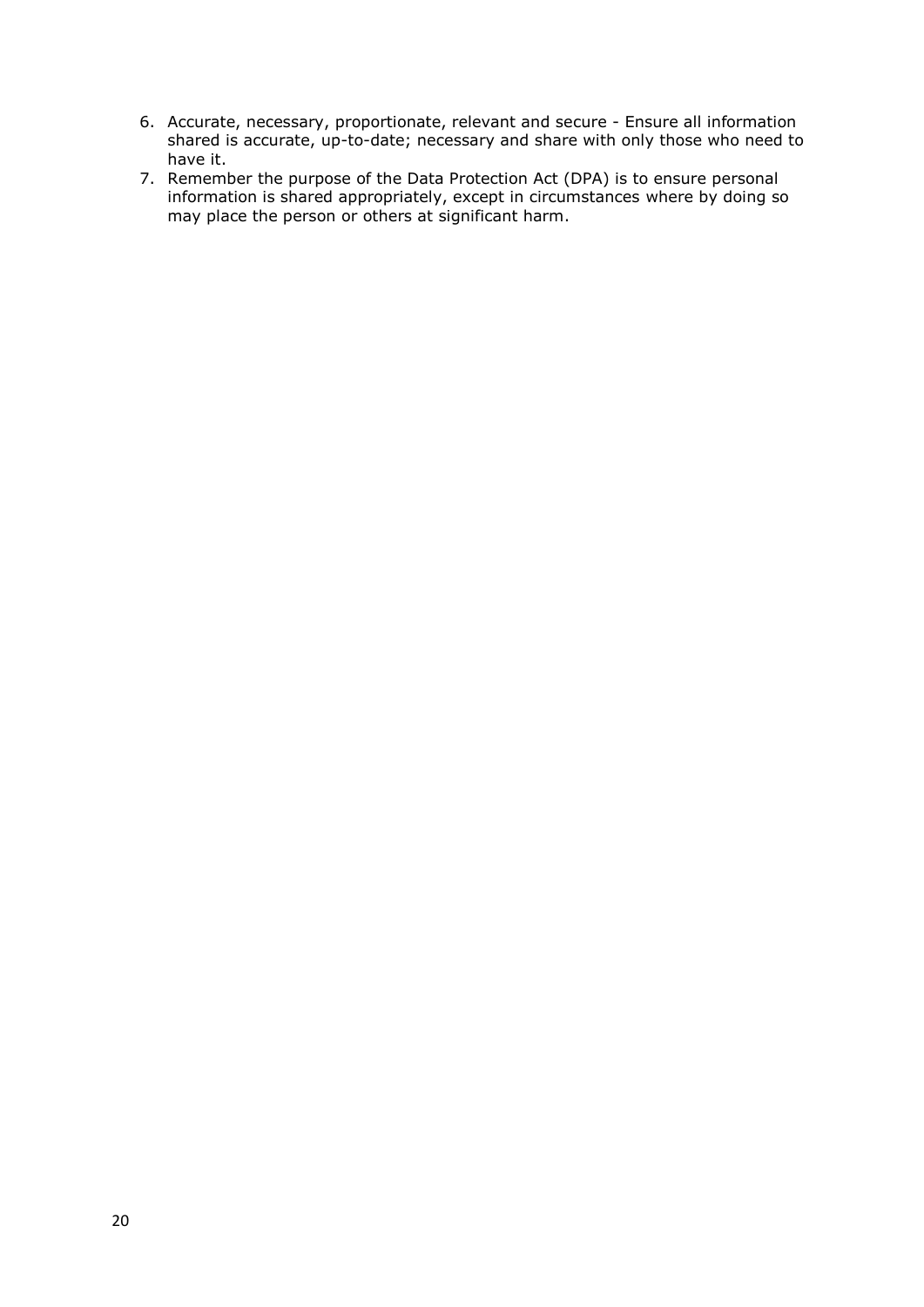# **Appendix 3**

### **Legislation and Government Initiatives**

#### **Sexual Offences Act 2003**

<http://www.legislation.gov.uk/ukpga/2003/42/contents>

The Sexual Offences Act introduced a number of new offences concerning vulnerable adults and children. www.opsi.gov.uk

### **Mental Capacity Act 2005**

<http://www.legislation.gov.uk/ukpga/2005/9/introduction>

Its general principle is that everybody has capacity unless it is proved otherwise, that they should be supported to make their own decisions, that anything done for or on behalf of people without capacity must be in their best interests and there should be least restrictive intervention. www.dca.gov.uk

### **Safeguarding Vulnerable Groups Act 2006**

#### <http://www.legislation.gov.uk/ukpga/2006/47/contents>

Introduced the new Vetting and Barring Scheme and the role of the Independent Safeguarding Authority. The Act places a statutory duty on all those working with vulnerable groups to register and undergo an advanced vetting process with criminal sanctions for non-compliance. www.opsi.gov.uk

### **Deprivation of Liberty Safeguards**

#### [https://www.gov.uk/government/collections/dh-mental-capacity-act-2005-deprivation](https://www.gov.uk/government/collections/dh-mental-capacity-act-2005-deprivation-of-liberty-safeguards)[of-liberty-safeguards](https://www.gov.uk/government/collections/dh-mental-capacity-act-2005-deprivation-of-liberty-safeguards)

Introduced into the Mental Capacity Act 2005 and came into force in April 2009. Designed to provide appropriate safeguards for vulnerable people who have a mental disorder and lack the capacity to consent to the arrangements made for their care or treatment, and who may be deprived of their liberty in their best interests in order to protect them from harm.

### **Disclosure & Barring Service 2013**

<https://www.gov.uk/government/organisations/disclosure-and-barring-service/about> Criminal record checks: guidance for employers - How employers or organisations can request criminal records checks on potential employees from the Disclosure and Barring Service (DBS). [www.gov.uk/dbs-update-service](http://www.gov.uk/dbs-update-service)

### **The Care Act 2014 – statutory guidance**

<http://www.legislation.gov.uk/ukpga/2014/23/introduction/enacted>

The Care Act introduces new responsibilities for local authorities. It also has major implications for adult care and support providers, people who use services, carers and advocates. It replaces No Secrets and puts adult safeguarding on a statutory footing.

#### **Making Safeguarding Personal Guide 2014**

[http://www.local.gov.uk/documents/10180/5852661/Making+Safeguarding+Personal+-](http://www.local.gov.uk/documents/10180/5852661/Making+Safeguarding+Personal+-+Guide+2014/4213d016-2732-40d4-bbc0-d0d8639ef0df) [+Guide+2014/4213d016-2732-40d4-bbc0-d0d8639ef0df](http://www.local.gov.uk/documents/10180/5852661/Making+Safeguarding+Personal+-+Guide+2014/4213d016-2732-40d4-bbc0-d0d8639ef0df)

This guide is intended to support councils and their partners to develop outcomesfocused, person-centred safeguarding practice.